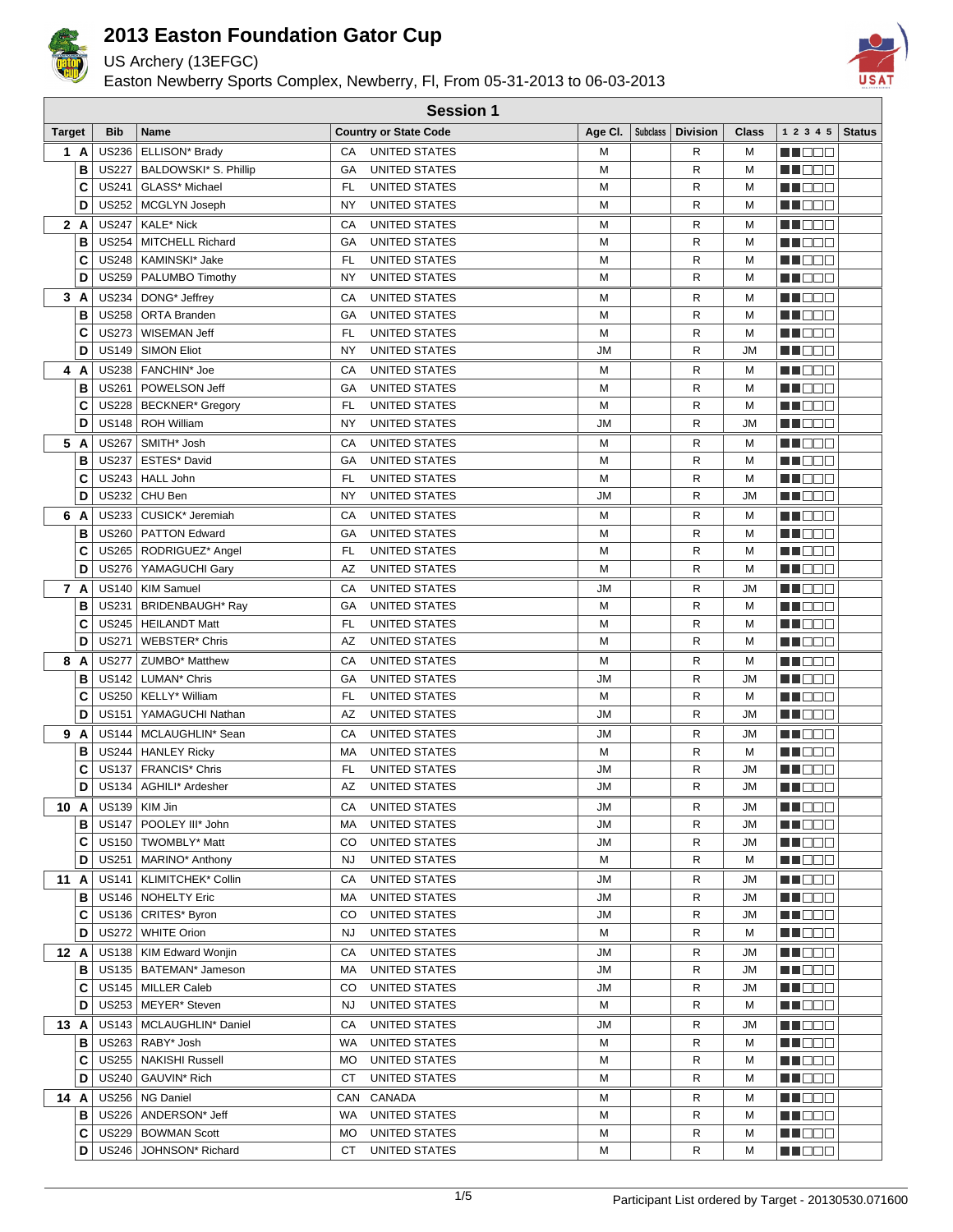

US Archery (13EFGC)

Easton Newberry Sports Complex, Newberry, Fl, From 05-31-2013 to 06-03-2013



|               | <b>Session 1</b><br>Continue |              |                                            |           |                                       |                |                 |                 |                |                   |               |
|---------------|------------------------------|--------------|--------------------------------------------|-----------|---------------------------------------|----------------|-----------------|-----------------|----------------|-------------------|---------------|
| <b>Target</b> |                              | <b>Bib</b>   | <b>Name</b>                                |           | <b>Country or State Code</b>          | Age CI.        | <b>Subclass</b> | <b>Division</b> | <b>Class</b>   | 1 2 3 4 5         | <b>Status</b> |
| 15 A          |                              | <b>US235</b> | <b>DUENAS Crispin</b>                      |           | CAN CANADA                            | М              |                 | R               | М              | NN OO E           |               |
|               | B                            |              | US239   GARCIA NIEVA Hector                |           | COL COLUMBIA                          | M              |                 | R               | M              | n i Bele          |               |
|               | C                            |              | US268 STUCKEY H. Troy                      | <b>TX</b> | <b>UNITED STATES</b>                  | M              |                 | R               | М              | HI EEE            |               |
|               | D                            |              | US230   BRADY Bryan                        | VA        | <b>UNITED STATES</b>                  | M              |                 | R               | М              | n de a            |               |
| 16 A          |                              |              | US274   WUKIE* Jacob                       | OН        | <b>UNITED STATES</b>                  | М              |                 | R               | М              | n i DDE           |               |
|               | B                            |              | US269   TORRES Diego                       |           | COL COLUMBIA                          | M              |                 | R               | М              | NN OO E           |               |
|               | C                            |              | US275   WUNDERLE* Victor                   | ТX        | <b>UNITED STATES</b>                  | M              |                 | R               | М              | N DE E            |               |
|               | D                            |              |                                            |           |                                       |                |                 |                 |                | 00000             |               |
| 17 A          |                              | <b>US270</b> | <b>VENNERA James</b>                       | NC        | <b>UNITED STATES</b>                  | M              |                 | R               | М              | M OO E            |               |
|               | B                            |              | US249   KAUNE Anthony                      | <b>MN</b> | <b>UNITED STATES</b>                  | M              |                 | R               | М              | M OO E            |               |
|               | C                            |              | US264   RIVEST BUNSTER Patrick             | QC        | CANADA                                | M              |                 | R               | М              | NN OO E           |               |
|               | D                            | <b>US361</b> | <b>PILA Andres</b>                         | COL       | <b>COLUMBIA</b>                       | М              |                 | R               | М              | MO DO O           |               |
| 18            | A                            | <b>US257</b> | <b>NGUYEN Hamilton</b>                     | ON        | <b>UNITED STATES</b>                  | M              |                 | R               | М              | MA DE E           |               |
|               | B                            | <b>US242</b> | <b>GOVIER Daniel</b>                       | WI        | <b>UNITED STATES</b>                  | М              |                 | R               | М              | MA DE S           |               |
|               | C                            | <b>US266</b> | <b>SLACK Marc</b>                          | VA        | <b>UNITED STATES</b>                  | M              |                 | R               | М              | MU DO B           |               |
|               | D                            |              |                                            |           |                                       |                |                 |                 |                | 88886             |               |
| 19            | A                            |              | US306   STOVER* Holly                      | СA        | <b>UNITED STATES</b>                  | W              |                 | R               | W              | MN OO B           |               |
|               | B                            |              |                                            |           |                                       |                |                 |                 |                | <b>REBEE</b>      |               |
|               | C                            | <b>US297</b> | OLDS Angie                                 | FL        | <b>UNITED STATES</b>                  | W              |                 | R               | W              | M DO B            |               |
|               | D                            | <b>US287</b> | HARDY* Jennifer                            | ТX        | <b>UNITED STATES</b>                  | W              |                 | R               | W              | M OOO             |               |
| 20 A          |                              |              | US308   TURONEK* Philippa                  | CA        | <b>UNITED STATES</b>                  | W              |                 | R               | W              | MU DO V           |               |
|               | B                            |              | US305   STEPHENS Linda                     | GA        | UNITED STATES                         | W              |                 | R               | W              | THE EA            |               |
|               | C                            |              | US303   SMITH Holly                        | FL        | <b>UNITED STATES</b>                  | W              |                 | R               | W              | a de E            |               |
|               | D                            |              | US310   WOLF* Cassandra                    | <b>TX</b> | <b>UNITED STATES</b>                  | W              |                 | R               | W              | MA DE C           |               |
| 21A           |                              |              | US291   KROLL* Karen                       |           |                                       |                |                 |                 |                |                   |               |
|               | B                            | US152        | ADDINGTON Kora                             | СA<br>GA  | UNITED STATES<br><b>UNITED STATES</b> | W<br><b>JW</b> |                 | R<br>R          | W<br><b>JW</b> | HI EEE<br>M DE O  |               |
|               | C                            | <b>US282</b> | CLAUDIO* Helen                             | FL        | <b>UNITED STATES</b>                  | W              |                 | R               | W              | NN OO E           |               |
|               | D                            |              | US304   SPANGLER Angela                    | <b>TX</b> | <b>UNITED STATES</b>                  | W              |                 | R               | W              | MA DE C           |               |
| 22 A          |                              |              | US295   LORIG* Khatuna                     | CA        | <b>UNITED STATES</b>                  | W              |                 | R               | W              |                   |               |
|               | B                            | <b>US160</b> | PELTON Cassandra                           | GA        | <b>UNITED STATES</b>                  | JW             |                 | R               | JW             | NT EE E<br>N DE L |               |
|               | С                            | <b>US302</b> | SAMSEL* Jennifer                           | <b>FL</b> | UNITED STATES                         | W              |                 | R               | W              | MU DO B           |               |
|               | D                            | <b>US294</b> | LEEK* Miranda                              | IA        | UNITED STATES                         | W              |                 | R               | W              | MU O O O          |               |
| 23 A          |                              |              | US280   BRAUN* Kristin                     | СA        | <b>UNITED STATES</b>                  | W              |                 | R               | W              | n i Bibli         |               |
|               | B                            | <b>US285</b> | GRANETT* Brandi                            | <b>NJ</b> | <b>UNITED STATES</b>                  | W              |                 | R               | W              | MA DE E           |               |
|               | C                            | <b>US156</b> | FRANCIS* Amye                              | <b>FL</b> | <b>UNITED STATES</b>                  | JW             |                 | R               | <b>JW</b>      | ME DE S           |               |
|               | D                            |              | US153   BISINGER Steff                     | IA        | <b>UNITED STATES</b>                  | <b>JW</b>      |                 | R               | <b>JW</b>      | M DEE             |               |
| 24 A          |                              |              | US161   PRITCHARD* LaNola                  | СA        | <b>UNITED STATES</b>                  | JW             |                 |                 | JW             |                   |               |
|               | в                            |              | US159   MEYER* Lauren                      | NJ        | UNITED STATES                         | JW             |                 | R<br>R          | JW             | W OOO<br>MUOOO    |               |
|               | С                            |              | US307   THIFFEAULT PICARD Georcy-Stéphanie | QC        | CANADA                                | W              |                 | R               | W              | NN O O O          |               |
|               | D                            |              | US162   TAYLOR* Kelsey                     | OH        | UNITED STATES                         | JW             |                 | R               | JW             | N DE B            |               |
| 25 A          |                              |              | US279   ALEXANDER* Katie                   | СA        | <b>UNITED STATES</b>                  | JW             |                 | R               | JW             | MU DE B           |               |
|               | в                            |              | US296   MICKELBERRY* Erin                  | WA        | <b>UNITED STATES</b>                  | W              |                 | R               | W              | WU O O O          |               |
|               | С                            |              | US154   CHÉNIER Virginie                   | QC        | CANADA                                | JW             |                 | R               | JW             | MU OO U           |               |
|               | D                            |              | US158 HILL Ali                             | OH        | UNITED STATES                         | JW             |                 | R               | JW             | MUOOO             |               |
| 26 A          |                              |              | US157   GIBILARO* Ariel                    | СA        | <b>UNITED STATES</b>                  | JW             |                 | R               | JW             | MA DE E           |               |
|               | в                            |              | US155   DRAKE* Alexis                      | WA        | <b>UNITED STATES</b>                  | <b>JW</b>      |                 | R               | JW             | MA DE E           |               |
|               | С                            |              | US298   PAYNE Pascale                      | CAN       | CANADA                                | W              |                 | R               | W              | MA DE E           |               |
|               | D                            |              | US284   GILBERT* Michelle                  | MD        | UNITED STATES                         | W              |                 | R               | W              | MUOOO             |               |
| 27 A          |                              |              | US281   BROWN* Mackenzie                   | СA        | UNITED STATES                         | W              |                 | R               | W              | WU 88             |               |
|               | в                            |              | US278   ABRAHAM Abigail                    | VA        | UNITED STATES                         | W              |                 | R               | W              | MU DO B           |               |
|               | С                            |              | US293   LEE Vanessa                        | ON        | <b>UNITED STATES</b>                  | W              |                 | R               | W              | <b>MA</b> DOO     |               |
|               | D                            | <b>US301</b> | RAMIREZ GOMEZ Paola Alejandra              | COL       | <b>COLUMBIA</b>                       | W              |                 | R               | W              | MU DO O           |               |
|               |                              |              | US163   YOO Joyce                          |           | <b>UNITED STATES</b>                  |                |                 |                 | JW             | N NO DEI          |               |
| 28 A          | в                            |              | US288   KAUNE Jennifer                     | СA<br>ΜN  | UNITED STATES                         | JW<br>W        |                 | R<br>R          | W              | MU DO B           |               |
|               | C                            |              | US290   KOEHL* Heather                     | WI        | UNITED STATES                         | W              |                 | R               | W              | MUOOO             |               |
|               | D                            |              |                                            |           |                                       |                |                 |                 |                | 88888             |               |
|               |                              |              |                                            |           |                                       |                |                 |                 |                |                   |               |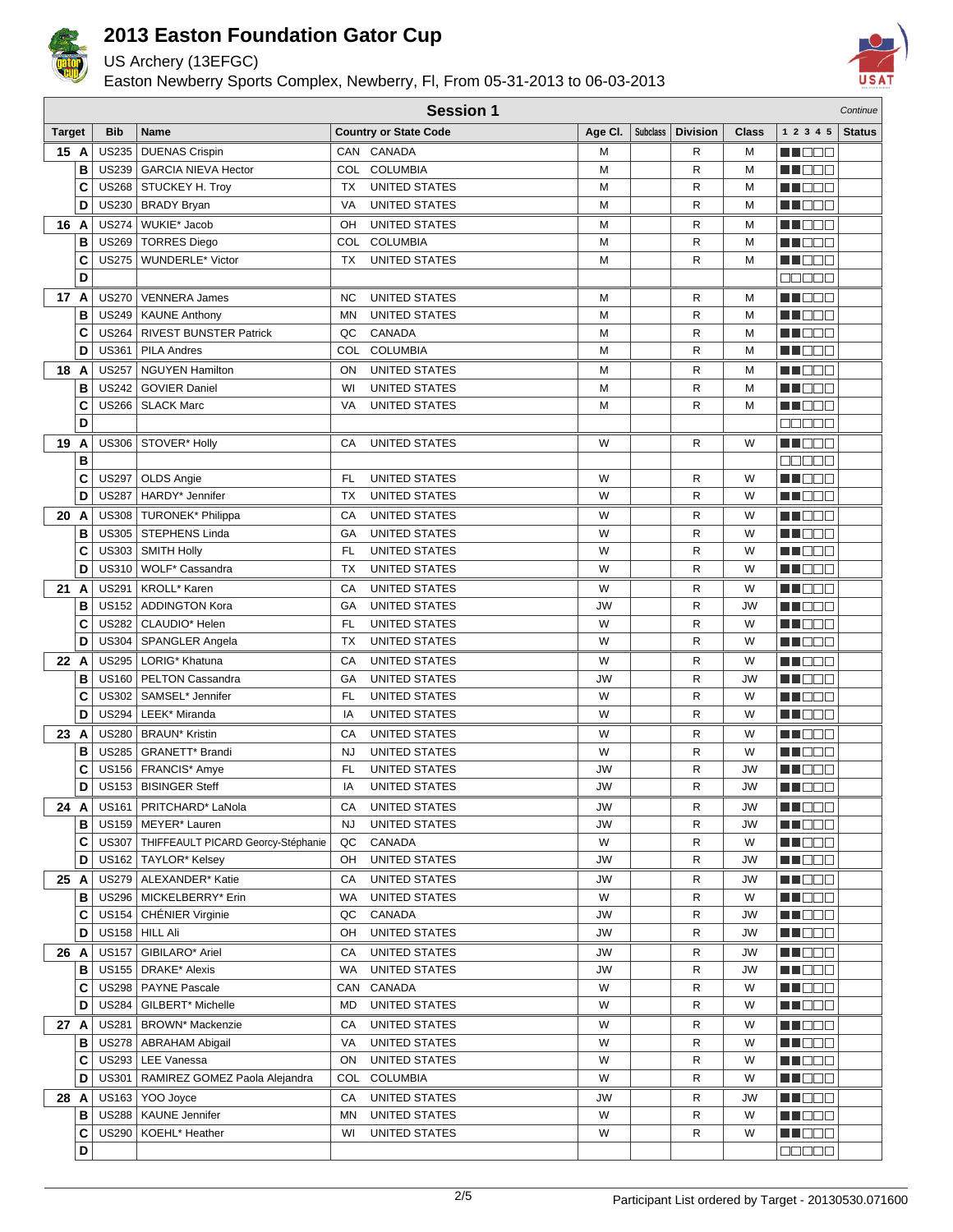

US Archery (13EFGC)

Easton Newberry Sports Complex, Newberry, Fl, From 05-31-2013 to 06-03-2013



|               | <b>Session 1</b><br>Continue |                              |                                                     |            |                                              |                        |                 |                 |                        |                          |               |
|---------------|------------------------------|------------------------------|-----------------------------------------------------|------------|----------------------------------------------|------------------------|-----------------|-----------------|------------------------|--------------------------|---------------|
| <b>Target</b> |                              | <b>Bib</b>                   | Name                                                |            | <b>Country or State Code</b>                 | Age CI.                | <b>Subclass</b> | <b>Division</b> | <b>Class</b>           | 1 2 3 4 5                | <b>Status</b> |
| 29 A          |                              | <b>US309</b>                 | <b>TYAN Sandra</b>                                  | AZ         | <b>UNITED STATES</b>                         | W                      |                 | R               | W                      | MN 88 E                  |               |
|               | B                            |                              | US292   KWOK Anne                                   |            | CAN CANADA                                   | W                      |                 | R               | W                      | n de e                   |               |
|               | C                            | <b>US300</b>                 | RAINES* Candice                                     | VT         | <b>UNITED STATES</b>                         | W                      |                 | R               | W                      | M D D D                  |               |
|               | D                            |                              |                                                     |            |                                              |                        |                 |                 |                        | <b>ROBBE</b>             |               |
| 30 A          |                              |                              | US283 FORD* Lee                                     | GA         | <b>UNITED STATES</b>                         | W                      |                 | R               | W                      | MOO B                    |               |
|               | В                            |                              | US286   GRELLNER* Janis                             | МO         | <b>UNITED STATES</b>                         | W                      |                 | R               | W                      | MOOO                     |               |
|               | C                            |                              |                                                     |            |                                              |                        |                 |                 |                        | <b>REBEE</b>             |               |
|               | D                            | <b>US289</b>                 | KISS-JOHNSON Kinga                                  | SC         | <b>UNITED STATES</b>                         | W                      |                 | R               | W                      | <b>NH</b> OOO            |               |
| 31 A          |                              | <b>US042</b>                 | <b>CONLEY Hunter</b>                                | CA         | <b>UNITED STATES</b>                         | <b>CM</b>              |                 | R               | <b>CM</b>              | MU DOC                   |               |
|               | B                            | <b>US043</b>                 | <b>CROSBY Caleb</b>                                 | GA         | <b>UNITED STATES</b>                         | <b>CM</b>              |                 | R               | <b>CM</b>              | MU DOC                   |               |
|               | C                            |                              | US068   RODRIGUEZ Teodoro TJ                        | <b>FL</b>  | <b>UNITED STATES</b>                         | <b>CM</b>              |                 | R               | <b>CM</b>              | MN OO B                  |               |
|               | D                            | <b>US067</b>                 | ROBBINS Jackson                                     | <b>NJ</b>  | <b>UNITED STATES</b>                         | <b>CM</b>              |                 | R               | <b>CM</b>              | MA DE E                  |               |
| 32 A          |                              | <b>US052</b>                 | KIM Geun                                            | CA         | <b>UNITED STATES</b>                         | <b>CM</b>              |                 | R               | <b>CM</b>              | <b>RECOR</b>             |               |
|               | B                            | <b>US064</b>                 | PAPROSKI Kevin                                      | GA         | <b>UNITED STATES</b>                         | <b>CM</b>              |                 | R               | <b>CM</b>              | N NO D O                 |               |
|               | C                            | <b>US066</b>                 | POGUE Wyatt                                         | <b>FL</b>  | <b>UNITED STATES</b>                         | <b>CM</b>              |                 | R               | <b>CM</b>              | MU DO 2                  |               |
|               | D                            | <b>US063</b>                 | PAJARO Lucas                                        | <b>NJ</b>  | <b>UNITED STATES</b>                         | <b>CM</b>              |                 | R               | <b>CM</b>              | NN O O O                 |               |
| 33 A          |                              | <b>US051</b>                 | <b>KIL Eric</b>                                     | CA         | <b>UNITED STATES</b>                         | <b>CM</b>              |                 | R               | <b>CM</b>              | MA DE E                  |               |
|               | в                            | <b>US046</b>                 | ESPINET Jean-Luc                                    | GA         | UNITED STATES                                | СM                     |                 | R               | <b>CM</b>              | N DE E                   |               |
|               | C                            | <b>US047</b>                 | <b>FARNSWORTH Cullen</b>                            | <b>FL</b>  | <b>UNITED STATES</b>                         | CМ                     |                 | R               | <b>CM</b>              | <u> a se es</u>          |               |
|               | D                            |                              | US072   SUGIMOTO Yuji                               | <b>JPN</b> | <b>JAPAN</b>                                 | СM                     |                 | R               | <b>CM</b>              | MU O O O                 |               |
| 34 A          |                              |                              | US055   LEE Jidam                                   | CA         | UNITED STATES                                | CМ                     |                 | R               | <b>CM</b>              | M DOO                    |               |
|               | B                            |                              | US065   PETREA Camden                               | GA         | UNITED STATES                                | CМ                     |                 | R               | <b>CM</b>              | M OO B                   |               |
|               | C                            |                              | US062   OLIVER Ryan                                 | <b>FL</b>  | <b>UNITED STATES</b>                         | <b>CM</b>              |                 | R               | <b>CM</b>              | N NO D O                 |               |
|               | D                            | <b>US045</b>                 | <b>DUNHAM Alexander</b>                             | <b>NJ</b>  | UNITED STATES                                | <b>CM</b>              |                 | R               | <b>CM</b>              | MA DE C                  |               |
| 35 A          |                              | <b>US041</b>                 | <b>CHANG Sean</b>                                   | CA         | UNITED STATES                                | CМ                     |                 | R               | <b>CM</b>              | <u> a se es</u>          |               |
|               | B                            | <b>US049</b>                 | <b>GERSTEL Timothy</b>                              | МA         | <b>UNITED STATES</b>                         | <b>CM</b>              |                 | R               | <b>CM</b>              | M DO B                   |               |
|               | C                            | <b>US044</b>                 | DORTENZIO Anthony                                   | <b>CT</b>  | UNITED STATES                                | <b>CM</b>              |                 | R               | <b>CM</b>              | M OO B                   |               |
|               | D                            | <b>US058</b>                 | <b>MOHNEY Victor</b>                                | NY         | UNITED STATES                                | <b>CM</b>              |                 | R               | <b>CM</b>              | <b>REDEE</b>             |               |
| 36 A          |                              |                              | US073 TANI Jimmy                                    | CA         | <b>UNITED STATES</b>                         | <b>CM</b>              |                 | R               | <b>CM</b>              | MA DE E                  |               |
|               | B                            | <b>US039</b>                 | <b>BLACKMAN Cameron</b>                             | МA         | <b>UNITED STATES</b>                         | <b>CM</b>              |                 | R               | <b>CM</b>              | M DEE                    |               |
|               | C                            | <b>US060</b>                 | MOSKOW Joshua                                       | <b>CT</b>  | UNITED STATES                                | <b>CM</b>              |                 | R               | <b>CM</b>              | M DO B                   |               |
|               | D                            | <b>US057</b>                 | <b>MCMENAMY Dillon</b>                              | NY         | <b>UNITED STATES</b>                         | <b>CM</b>              |                 | R               | <b>CM</b>              | MN 888                   |               |
| 37 A          |                              | <b>US053</b>                 | KIM Min Ki                                          | CA         | UNITED STATES                                | <b>CM</b>              |                 | R               | <b>CM</b>              | MN 888                   |               |
|               | В                            | <b>US038</b>                 | <b>BISINGER Zackary</b><br><b>MATTHEWS Mitchell</b> | IA         | <b>UNITED STATES</b>                         | <b>CM</b>              |                 | R               | <b>CM</b>              | MA DE C                  |               |
|               | C<br>D                       | <b>US056</b><br><b>US061</b> | OFFCHISS Cody                                       | MI<br>OR   | <b>UNITED STATES</b><br><b>UNITED STATES</b> | <b>CM</b><br><b>CM</b> |                 | R<br>R          | <b>CM</b><br><b>CM</b> | N N D D D<br>n in Biblio |               |
|               |                              |                              |                                                     |            |                                              |                        |                 |                 |                        |                          |               |
| 38 A          | в                            | US071<br>US074               | SHIN James<br><b>UTLEY Colton</b>                   | СA<br>IA   | UNITED STATES<br>UNITED STATES               | CМ<br>СM               |                 | R<br>R          | <b>CM</b><br><b>CM</b> | MU DE B<br>MUO OO        |               |
|               | C                            |                              | US059   MOSCOWITZ Coby                              | MI         | UNITED STATES                                | <b>CM</b>              |                 | R               | <b>CM</b>              | <b>REDDO</b>             |               |
|               | D                            |                              | US070   SHEDROFF Noah                               | OН         | UNITED STATES                                | CМ                     |                 | R               | <b>CM</b>              | <u>Maca</u>              |               |
| 39 A          |                              |                              | US075   YI Michael                                  | СA         | UNITED STATES                                | CМ                     |                 | R               | CМ                     | ME DE S                  |               |
|               | в                            | <b>US050</b>                 | JODOIN Emile                                        | QC         | CANADA                                       | <b>CM</b>              |                 | R               | <b>CM</b>              | MA DE S                  |               |
|               | С                            | US054                        | <b>LAWTON Ralph</b>                                 | PA         | UNITED STATES                                | CМ                     |                 | R               | <b>CM</b>              | MNO 88                   |               |
|               | D                            |                              | US069   SARGENT Daniel                              | SC         | UNITED STATES                                | <b>CM</b>              |                 | R               | <b>CM</b>              | MN 888                   |               |
| 40 A          |                              |                              | US076   YUN Samuel                                  | CА         | UNITED STATES                                | CМ                     |                 | R               | <b>CM</b>              | MN 888                   |               |
|               | В                            |                              | US040   BULLIS Brian                                | AZ         | <b>UNITED STATES</b>                         | <b>CM</b>              |                 | R               | <b>CM</b>              | MN OO O                  |               |
|               | С                            |                              | US048   FOWLE Brandon                               | M0         | UNITED STATES                                | <b>CM</b>              |                 | R               | <b>CM</b>              | MU DE B                  |               |
|               | D                            |                              |                                                     |            |                                              |                        |                 |                 |                        | <b>00000</b>             |               |
| 41 A          |                              |                              | US188   PHELPS* Rantz                               | FL         | UNITED STATES                                | М                      |                 | С               | М                      | MU DO 3                  |               |
|               | в                            |                              | US174   EDWARDS* Elvin (Don)                        | GA         | UNITED STATES                                | М                      |                 | С               | М                      | MU DO B                  |               |
|               | C                            |                              | US166   BASS* Henry                                 | UT         | UNITED STATES                                | М                      |                 | С               | М                      | <b>MEDEE</b>             |               |
|               | D                            |                              | US169   BROADWATER* Jesse                           | PA         | UNITED STATES                                | Μ                      |                 | С               | М                      | MUOOO                    |               |
| 42 A          |                              |                              | US175   EURICH Scott                                | FL         | UNITED STATES                                | М                      |                 | С               | м                      | MA DE B                  |               |
|               | в                            |                              | US180   IV George                                   | GА         | UNITED STATES                                | Μ                      |                 | С               | М                      | MUOOO                    |               |
|               | С                            |                              | US167   BOSSON Steven                               | UT         | UNITED STATES                                | Μ                      |                 | С               | М                      | MN 888                   |               |
|               | D                            |                              | US123 ZAK* Evan                                     | PA         | UNITED STATES                                | JM                     |                 | С               | JМ                     | <u> El Sec</u>           |               |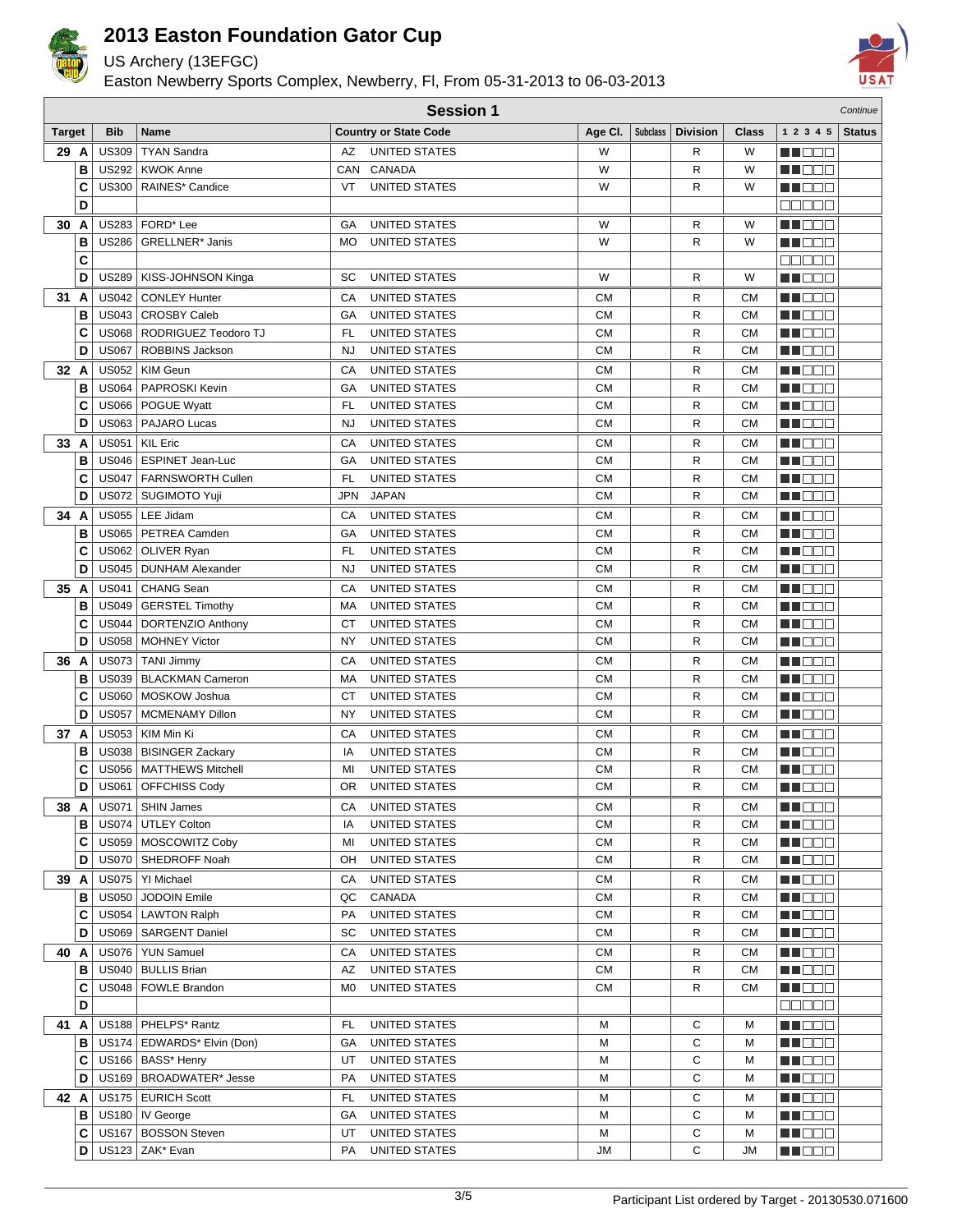

US Archery (13EFGC)

Easton Newberry Sports Complex, Newberry, Fl, From 05-31-2013 to 06-03-2013



|               | <b>Session 1</b><br>Continue |                              |                                                 |                  |                                              |                        |                 |                 |              |                     |                |
|---------------|------------------------------|------------------------------|-------------------------------------------------|------------------|----------------------------------------------|------------------------|-----------------|-----------------|--------------|---------------------|----------------|
| <b>Target</b> |                              | <b>Bib</b>                   | Name                                            |                  | <b>Country or State Code</b>                 | Age CI.                | <b>Subclass</b> | <b>Division</b> | <b>Class</b> | 1 2 3 4 5           | <b>Status</b>  |
| 43 A          |                              | <b>US191</b>                 | RAMIREZ Angel                                   | FL               | <b>UNITED STATES</b>                         | M                      |                 | С               | М            | MN 88 E             |                |
|               | B                            |                              | US115   ESTES* Adam                             | GA               | UNITED STATES                                | <b>JM</b>              |                 | C               | <b>JM</b>    | M DE E              |                |
|               | C                            | <b>US205</b>                 | WILDE* Logan                                    | UT               | <b>UNITED STATES</b>                         | M                      |                 | С               | М            | M D B B             |                |
|               | D                            | <b>US187</b>                 | <b>MOORE* Nick</b>                              | WI               | <b>UNITED STATES</b>                         | M                      |                 | C               | M            | MN OO B             |                |
| 44            | A                            | <b>US168</b>                 | BOWERSOX* John                                  | FL               | <b>UNITED STATES</b>                         | M                      |                 | С               | М            | MN OO B             |                |
|               | B                            | <b>US170</b>                 | COUSINS* Dave                                   | ME               | UNITED STATES                                | M                      |                 | C               | M            | MN OO O             |                |
|               | С                            | <b>US201</b>                 | SULLIVAN <sup>*</sup> Matthew                   | UT               | UNITED STATES                                | M                      |                 | C               | М            | MO DO O             |                |
|               | D                            | <b>US185</b>                 | MENZER Rod                                      | WI               | <b>UNITED STATES</b>                         | М                      |                 | C               | M            | MA DE S             | $\overline{7}$ |
| 45 A          |                              |                              | US190   PSKOWSKI Jay                            | FL               | <b>UNITED STATES</b><br><b>UNITED STATES</b> | М                      |                 | С               | М            | n i De E            |                |
|               | В<br>C                       | <b>US121</b>                 | <b>WEINSTEIN Charlie</b><br>US116   HALL* Jared | ME<br><b>CT</b>  | <b>UNITED STATES</b>                         | <b>JM</b><br><b>JM</b> |                 | C<br>C          | ЛU<br>ЛU     | ME 888<br>MU DO O   |                |
|               | D                            | <b>US207</b>                 | WILLETT, JR* Rodger                             | VA               | UNITED STATES                                | M                      |                 | C               | М            | MO DO O             |                |
| 46 A          |                              |                              |                                                 |                  |                                              |                        |                 |                 |              | <u>e se se</u>      |                |
|               | в                            | <b>US199</b>                 | SMITH Joseph                                    | <b>NC</b>        | <b>UNITED STATES</b>                         | M                      |                 | C               | M            | n i De E            | 6              |
|               | C                            |                              | US113   BRUSH Tyler                             | СT               | UNITED STATES                                | <b>JM</b>              |                 | C               | ЛU           | MU DO V             | $\overline{7}$ |
|               | D                            | <b>US208</b>                 | WOODY* Kendall                                  | VA               | UNITED STATES                                | M                      |                 | C               | M            | MU DO O             |                |
| 47 A          |                              | <b>US197</b>                 | <b>SHELBY Andre</b>                             | FL               | <b>UNITED STATES</b>                         | M                      |                 | С               | м            | MN 888              |                |
|               | В                            |                              | US203   THOMPSON* Cody                          | <b>NC</b>        | <b>UNITED STATES</b>                         | M                      |                 | C               | M            | n i Bele            |                |
|               | C                            |                              |                                                 |                  |                                              |                        |                 |                 |              | 00000               |                |
|               | D                            | <b>US177</b>                 | GELLENTHIEN* Braden                             | TX               | <b>UNITED STATES</b>                         | M                      |                 | C               | M            | MA E E E            |                |
| 48 A          |                              |                              | US200   SRONCE Jody                             | <b>FL</b>        | UNITED STATES                                | M                      |                 | С               | M            | M DE S              |                |
|               | B                            | <b>US172</b>                 | DEATON* Bridger                                 | IA               | <b>UNITED STATES</b>                         | M                      |                 | C               | М            | MN 888              |                |
|               | C                            | <b>US165</b>                 | ANDERSON* Steve                                 | ID               | <b>UNITED STATES</b>                         | M                      |                 | С               | М            | MA BEE              |                |
|               | D                            | <b>US202</b>                 | TAYLOR <sup>*</sup> Dacota                      | TX               | <b>UNITED STATES</b>                         | M                      |                 | C               | М            | MU DO 2             |                |
| 49            | A                            | <b>US198</b>                 | SHIELDS Jerry                                   | <b>FL</b>        | <b>UNITED STATES</b>                         | M                      |                 | С               | М            | <b>MN</b> OOC       |                |
|               | в                            | <b>US119</b>                 | OLSON* Alex                                     | IA               | <b>UNITED STATES</b>                         | JM                     |                 | C               | ЛU           | n i De E            |                |
|               | C                            |                              |                                                 |                  |                                              |                        |                 |                 |              | 88888               |                |
|               | D                            |                              | US196   ROWSON David                            |                  | NSW AUSTRALIA                                | M                      |                 | C               | M            | MN 888              |                |
| 50 A          |                              |                              |                                                 |                  |                                              |                        |                 |                 |              | na na m             |                |
|               | в                            | <b>US164</b>                 | ABERNETHY* Garrett                              | SC               | <b>UNITED STATES</b>                         | M                      |                 | С               | M            | MA BEL              |                |
|               | C<br>D                       | <b>US171</b><br><b>US194</b> | <b>CROSS Aaron</b><br><b>ROJAS Francisco</b>    | <b>MN</b><br>COL | UNITED STATES<br><b>COLUMBIA</b>             | M<br>M                 |                 | C<br>C          | M<br>M       | M DO B<br>MN 888    | 6              |
| 51            | A                            | <b>US181</b>                 | JEFFERS* John                                   | FL               |                                              | M                      |                 | С               | М            |                     |                |
|               | B                            | <b>US122</b>                 | <b>WIFLER* Alex</b>                             | IL               | UNITED STATES<br>UNITED STATES               | JM                     |                 | C               | ЛU           | n i DDE<br>MA DE E  |                |
|               | С                            |                              | US120 SCHMIDT Micah                             | OH               | UNITED STATES                                | <b>JM</b>              |                 | C               | ЛU           | ME DE S             |                |
|               | D                            |                              | US117 HUNT Dj                                   | MI               | <b>UNITED STATES</b>                         | JM                     |                 | C               | <b>JM</b>    | ME DE S             |                |
|               | 52 A                         |                              | US114   CLARK* Dustin                           | FL               | UNITED STATES                                | JM                     |                 | С               | JM           | ME DE S             |                |
|               | в                            |                              |                                                 |                  |                                              |                        |                 |                 |              | <b>BBBBB</b>        |                |
|               | C                            |                              | US173   DOWDY* Rowdy                            | AK               | UNITED STATES                                | М                      |                 | С               | м            | <b>REDEE</b>        |                |
|               | D                            |                              | US186   MIZE Jonathan                           | IN               | UNITED STATES                                | М                      |                 | C               | М            | ME DE S             |                |
| 53 A          |                              |                              | US118   MATTOX Austin                           | FL               | UNITED STATES                                | JМ                     |                 | С               | JM           | MOO O               |                |
|               | в                            |                              | US182   KELLY* Connor                           | CA               | <b>UNITED STATES</b>                         | М                      |                 | С               | М            | MA MA M             |                |
|               | С                            |                              | US183   KUBAT* Clint                            | OK               | <b>UNITED STATES</b>                         | М                      |                 | С               | М            | MUOOO               |                |
|               | D                            |                              | US189   PITTS Kevin                             | <b>SD</b>        | UNITED STATES                                | М                      |                 | С               | М            | MN 88               |                |
| 54 A          |                              |                              |                                                 |                  |                                              |                        |                 |                 |              | <b>00000</b>        |                |
|               | ΒI                           |                              | US204   VISCO Brian                             | МA               | <b>UNITED STATES</b>                         | М                      |                 | С               | м            | MOO D               |                |
|               | С                            | <b>US184</b>                 | <b>LEAR Chuck</b>                               | МO               | UNITED STATES                                | М                      |                 | С               | м            | MUO DO              |                |
|               | D                            |                              | US193   ROGERS Tyrel                            | CO               | UNITED STATES                                | М                      |                 | С               | М            | MU O O O            |                |
|               | 55 A                         |                              |                                                 |                  |                                              |                        |                 |                 |              | 88888               |                |
|               | в                            |                              | US195   ROUSSEAU Simon                          | QC               | CANADA                                       | М                      |                 | С               | м            | MN 88               |                |
|               | С<br>D                       |                              | US350   FABRY Jeff<br>US192   REGA* Brad        | DC               | USA UNITED STATES<br>UNITED STATES           | M<br>М                 |                 | С<br>C          | М<br>М       | <u>Maca</u>         |                |
|               |                              |                              |                                                 |                  |                                              |                        |                 |                 |              | MU O O O            |                |
| 56 A          | $\mathbf{B}$                 |                              | US176   GALVEZ* Tito<br>US178   HARDEN James    | ΜN<br>FL         | UNITED STATES<br>UNITED STATES               | М<br>М                 |                 | С<br>C          | М<br>М       | MI DE S<br>MU O O O |                |
|               | С                            |                              | US206   WILDE* Reo                              | ID               | UNITED STATES                                | М                      |                 | С               | М            | MU DO D             |                |
|               | D                            |                              | US179   HELFRITZ* Eric                          | FL.              | UNITED STATES                                | м                      |                 | С               | м            | <b>MADDO</b>        |                |